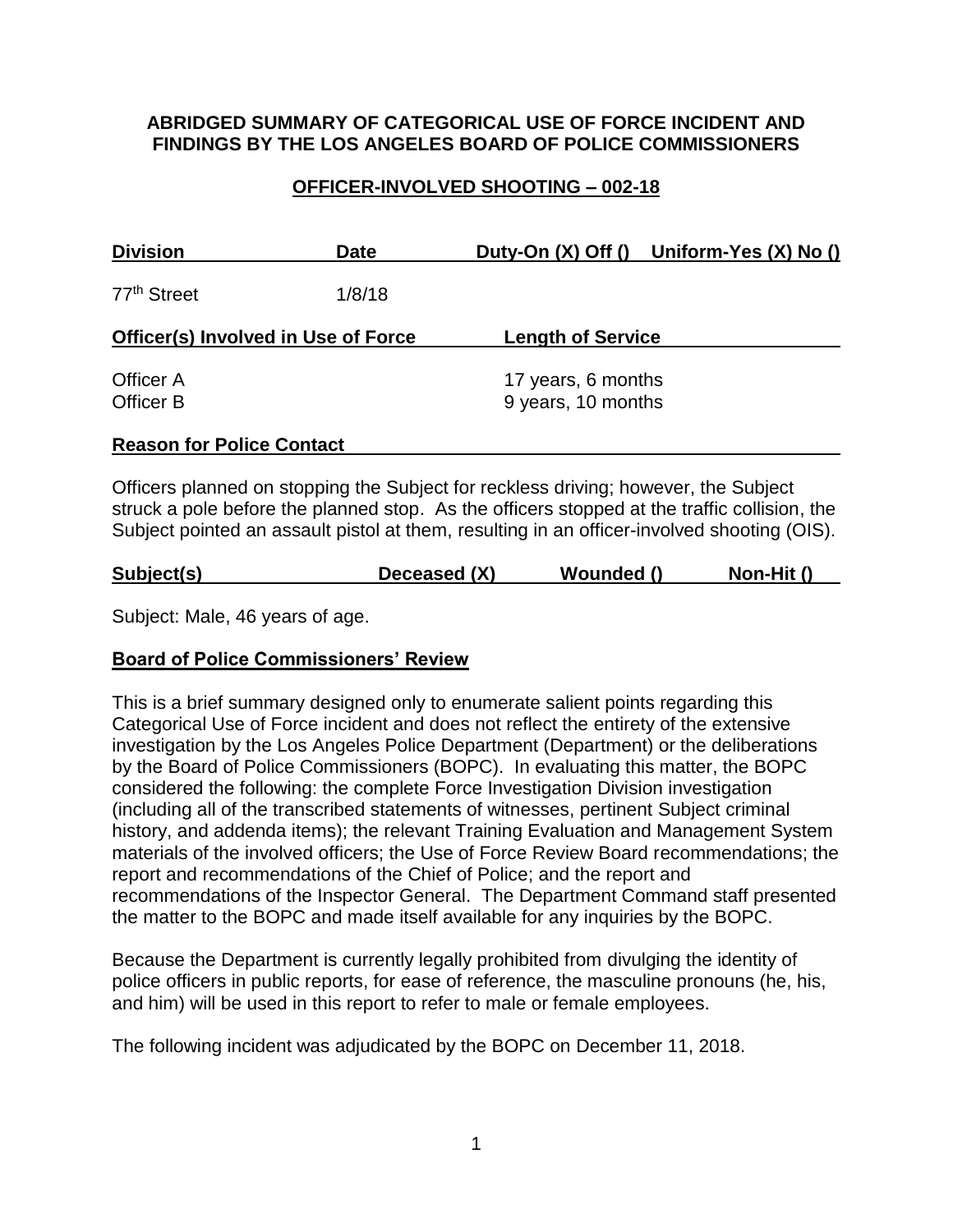#### **Incident Summary**

Officers A and B were assigned to conduct crime suppression. Officer A was the driver of an unmarked hybrid police vehicle equipped with a forward-facing emergency red light and siren, while Officer B was the front passenger.

The officers were tasked with conducting pedestrian and vehicular code enforcement in high frequency gang crime areas to impact an increase in gang conflicts.

Officers A and B were driving when they observed a black four-door vehicle, illegally parked along a red curb, close to a Shell gas station. As officers passed by the vehicle, they observed a male seated in the driver's seat, identified as the Subject. According to Officer A, what caught his attention was that the Subject's driver's side window was down and his arm hanging out of the window. Officer A noticed that everyone else had their windows up due to the rainy weather.

After passing the vehicle, Officer A negotiated a U-turn and positioned the police vehicle behind it, so Officer B could conduct a computer inquiry of the license plate. According to Officer A, the Subject leaned out of the driver's side window and looked in the officers' direction with a startled and surprised look on his face. The Subject placed his upper body back into the vehicle and turned the steering wheel, preparing to pull away from the curb. The Subject suddenly accelerated and drove away at a high rate of speed, entered the gas station's lot via the northernmost driveway and quickly exited the south driveway. Officer A proceeded to follow the vehicle through the lot as the Subject drove diagonally in a reckless manner across the intersection. The Subject failed to stop for a red-phase tri-light and nearly collided with oncoming traffic.

According to Officer A, he activated the forward-facing emergency red light and siren to clear the intersection as he followed the Subject through the intersection. Simultaneously, Officer B conducted a computer inquiry of the license plate number via their Mobile Digital Computer (MDC). According to Officer B, the inquiry revealed that the vehicle had no wants or warrants, and he advised Officer A of the Subject's vehicle status, at which time Officer A turned off the police vehicle's emergency lights and followed the Subject. Officer B estimated that the officers' speed at approximately 35- 40 mph and approximately 40 yards behind the Subject.

The gas station video footage captured the Subject driving through the gas station lot and intersection with the lights still activated.

Officers C and D were stopped in the left turn lane. Officers C and D were in a marked black and white police vehicle, equipped with a Digital In-Car Video System (DICVS) and were transporting an arrestee. Officer C observed a vehicle exit a driveway at a high rate of speed followed by Officers A and B's unit. The DICVS captured the incident**[.](file:///C:/Users/N3201.lapdonline/AppData/Local/Microsoft/Windows/Temporary%20Internet%20Files/Content.Outlook/HHXE29QX/IO%20Notes/1..pdf)**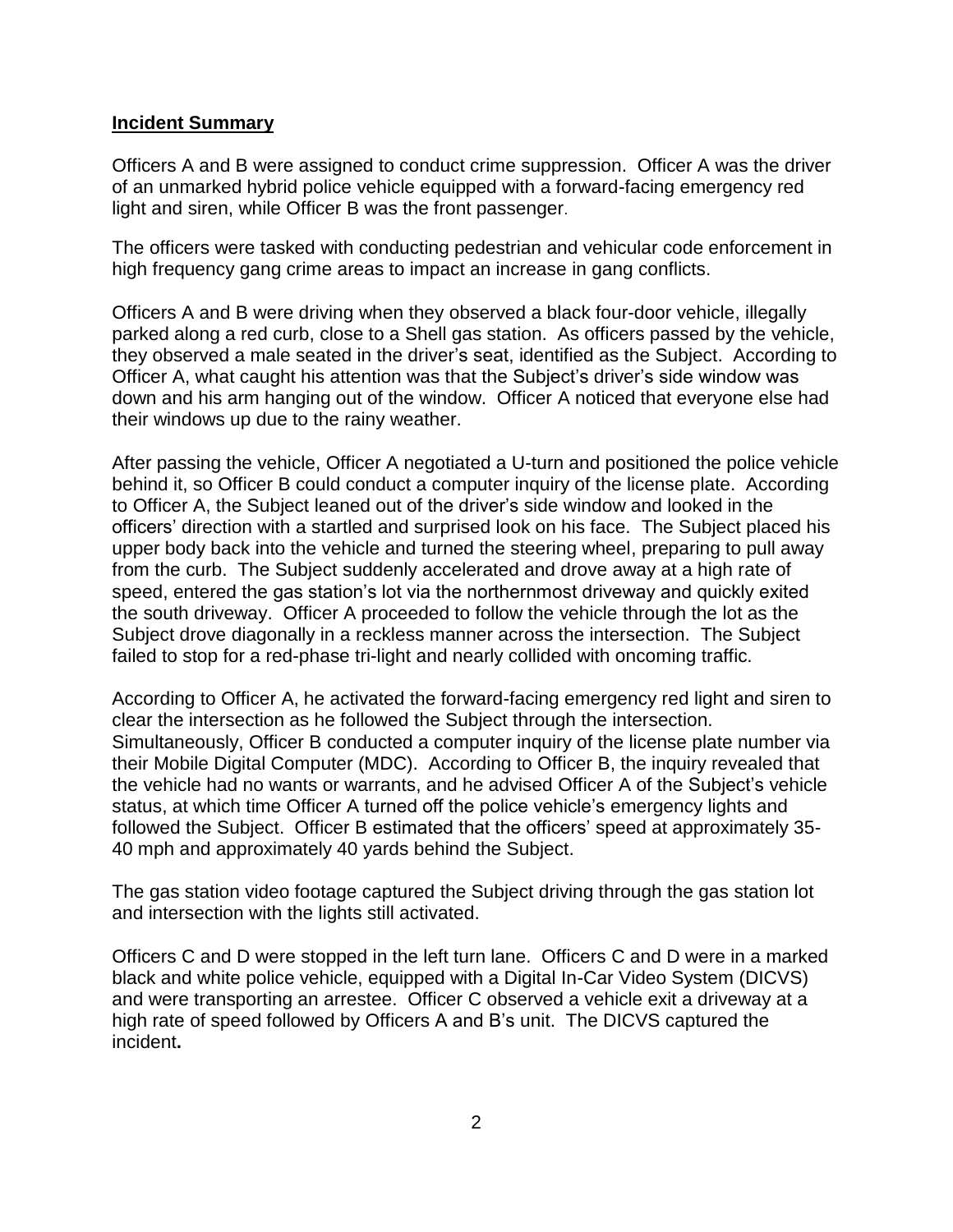Officer B broadcast, "[…] we're going to be following a vehicle failure to yield, […] vehicle just TC'd."

According to Officer A, the Subject's vehicle was approximately one block ahead of them, traveling approximately 70-80 mile per hour (MPH). Officer A observed the vehicle zigzagging in and out of lanes of traffic and between motorists. The Subject lost control of his vehicle and collided with a vehicle. After colliding with the vehicle, the Subject spun out and slid across lanes of traffic, striking the curb, and colliding with a light pole.

Communication Division (CD) broadcast that there was a traffic collision and that Officers A and B were requesting back-up.

Detectives retrieved video footage from several businesses in the area that captured various views of the incident.

### **Below is an account of each of the officers' actions during the OIS and their rationale for using Deadly Force. This information was obtained by viewing the video evidence, walk throughs with the involved officers, and Bullet Path Analysis.**

The Subject's vehicle came to rest on the sidewalk with the driver's side of the vehicle partially straddling the roadway. According to Officer A, he re-engaged his lights and siren to maneuver around traffic and render aid to the Subject and the other motorist involved in the traffic collision. According to Officer A, he angled his police vehicle facing toward the Subject's vehicle to use it as cover and illuminate the Subject's vehicle with his police vehicle's headlights.

**According to Officer A**, as he approached the Subject's vehicle, initially, he was unable to see the Subject in the vehicle as he maneuvered his vehicle into position. As Officer A drove closer to the Subject's vehicle, he observed the Subject seated in the driver's seat. The Subject leaned back into his seat and suddenly raised his body up out of his driver side window holding a pistol with his right hand on the pistol grip and his left hand on the forward rail. According to Officer A, the Subject extended his arms forward in their direction and aggressively pointed the pistol at Officer B and shouted*,*  "Shoot me, [expletive deleted]." According to Officer A, based on his training and experience as a firearms instructor, he believed the Subject's movement was a distinct movement used to clear the barrel of a long weapon when getting ready to shoot from a vehicle.

Officer A opened his driver side door, unholstered his service pistol while keeping his right foot on the brake pedal and assumed a two-handed shooting position while seated. According to Officer A, he did not have time to place his vehicle into park.

Officer A aimed his pistol between the vehicle's open door and its A-frame. Seeing the Subject pointing his gun toward Officer B, Officer A feared for his and his partner's lives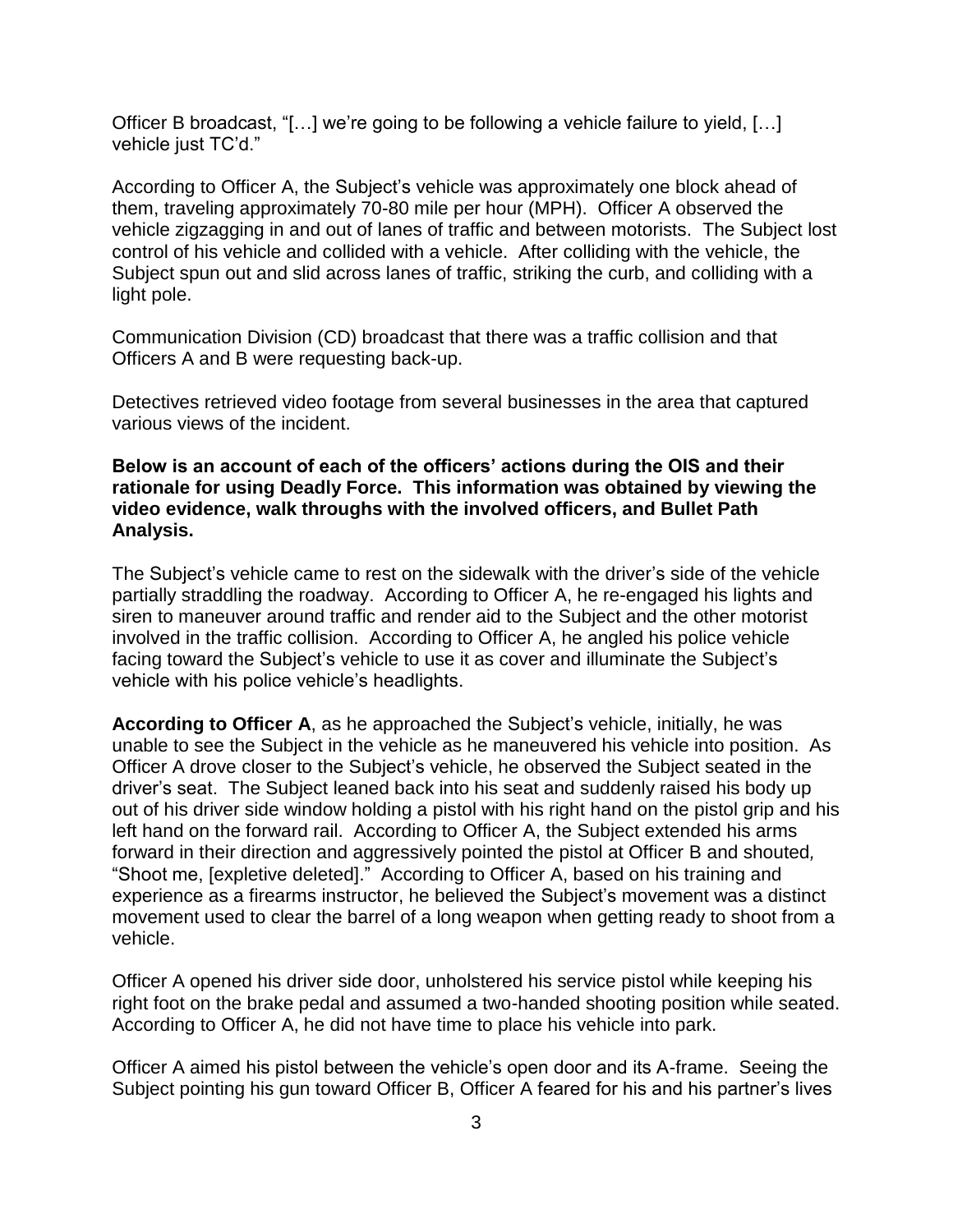and fired one round at the Subject from an approximate decreasing distance of 15-10 feet. The Subject then turned toward Officer A and pointed his gun at him. Believing the Subject was going to shoot him, Officer A lowered himself in the driver's seat to gain better cover and fired two additional rounds at the Subject from an approximate decreasing distance of 15-10 feet. Officer A stated that while he was firing at the Subject his foot came off the brake pedal, causing the police vehicle to move forward. Officer A regained control of his vehicle and observed the Subject bleeding from the head and hunched over. Officer A observed the Subject's pistol lying on the ground directly below him in the street.

**According to Officer B**, after the Subject crashed, he could not see the Subject in the vehicle. As Officer B began to open his car door, he suddenly saw the Subject emerge from the driver's side window and place his upper torso out of the window holding an assault rifle, which was pointed directly toward him. Officer B described the Subject's rifle as red and black in color with an extended magazine. According to Officer B, the Subject held the rifle with both hands tight to his body as he leaned forward in an aggressive shooting position.

Simultaneously, Officer B, fearing for his life, un-holstered his service pistol while seated and assumed a two-handed shooting position, pointing his pistol between the vehicle's passenger door and its A-frame at the Subject's torso. According to Officer B, he placed his right leg against the passenger door with his left leg on the floorboard and buttock partially on the seat. Officer B fired two rounds at the Subject from an approximate decreasing distance of 15-10 feet, which had no effect. Officer B then observed the Subject turn his body and point the rifle at Officer A. According to Officer B, he believed Officer A was about to be shot, so he fired a final round at the Subject's head from an approximate decreasing distance of 15-10 feet.

After being struck in the head by gunfire, the Subject dropped the rifle and slumped over with his upper torso hanging out of the driver's side window. According to Officer B, he observed that he struck the Subject's in the head with his last round fired.

According to Officer A, he asked Officer B, "Are you ok? Are you hit?" Officer B told Officer A he was not hit. According to Officer A, he told Officer B, "Hey, I'm going to back up our vehicle," because their vehicle was too close to the Subject's vehicle. As Officer A reversed the police vehicle, Officer B exited the vehicle, assumed a twohanded, low-ready position, and used the passenger door as cover as Officer A slowly reversed the police vehicle to a safe distance from the Subject.

Officer B requested two Rescue Ambulances (RA), one for the Subject who was suffering from a gunshot wound and one for the victims involved in the traffic collision.

Numerous additional officers responded to the "help" call, including Sergeant A. Sergeant A assumed command and control.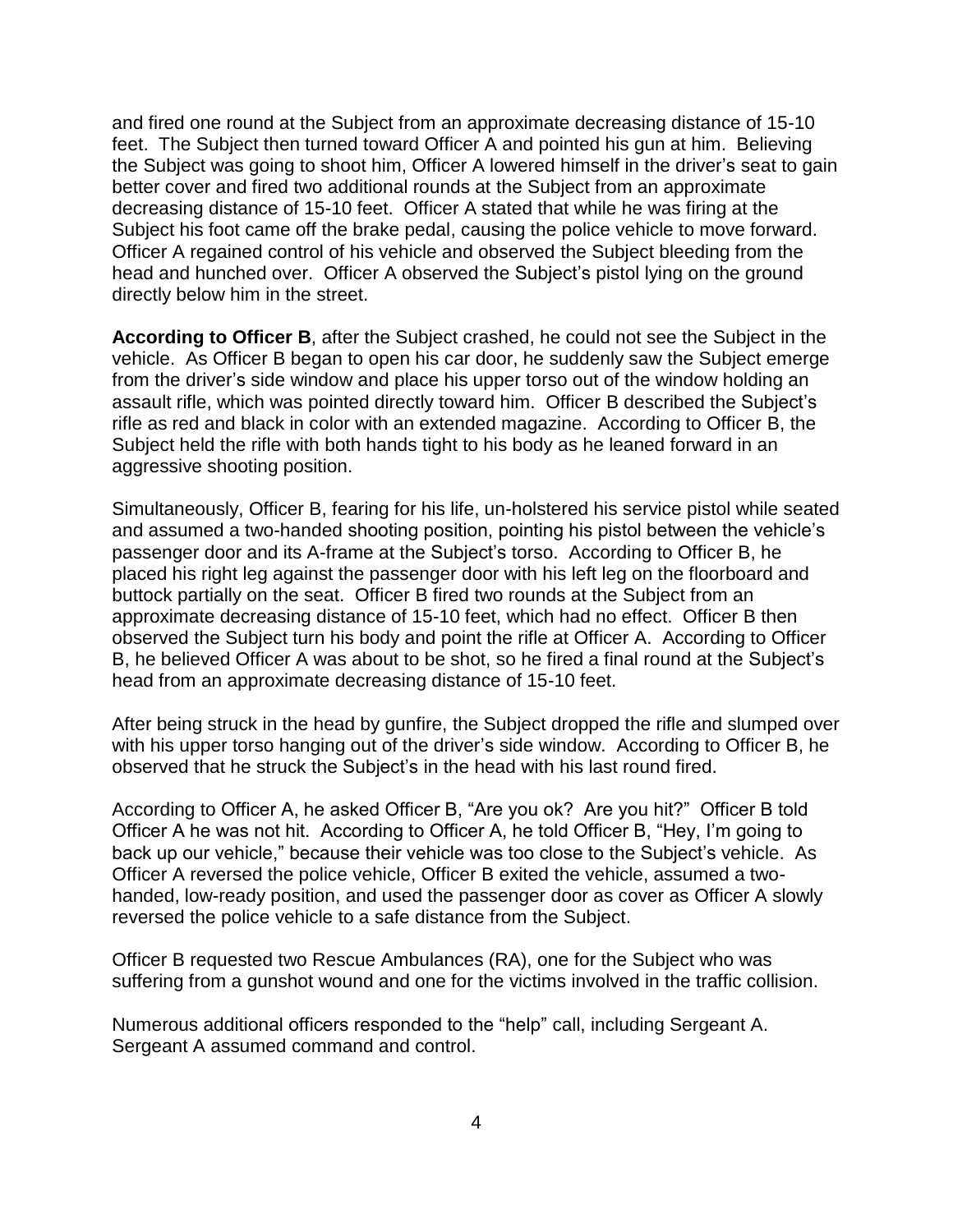The Subject was later declared deceased at the location. The victims involved in the traffic collisions had suffered non-life threatening injuries.

## **Los Angeles Board of Police Commissioners' Findings**

The BOPC reviews each Categorical Use of Force incident based upon the totality of the circumstances, namely all of the facts, evidence, statements and all other pertinent material relating to the particular incident. In every case, the BOPC makes specific findings in three areas: Tactics of the involved officer(s); Drawing/Exhibiting of a firearm by any involved officer(s); and the Use of Force by any involved officer(s). Based on the BOPC's review of the instant case, the BOPC made the following findings:

# **A. Tactics**

The BOPC found Sergeant A as well as Officers A and B's tactics to warrant a Tactical Debrief.

# **B. Drawing/Exhibiting**

The BOPC found Officers A and B's drawing and exhibiting of a firearm to be in policy.

# **C. Lethal Use of Force**

The BOPC found Officers A and B's lethal use of force to be in policy.

# **Basis for Findings**

In making its decision in this matter, the Commission is mindful that every "use of force by members of law enforcement is a matter of critical concern both to the public and the law enforcement community. It is recognized that some individuals will not comply with the law or submit to control unless compelled to do so by the use of force; therefore, law enforcement officers are sometimes called upon to use force in the performance of their duties. It is also recognized that members of law enforcement derive their authority from the public and therefore must be ever mindful that they are not only the guardians, but also the servants of the public. The Department's guiding value when using force shall be reverence for human life. Officers shall attempt to control an incident by using time, distance, communications, and available resources in an effort to de-escalate the situation, whenever it is safe and reasonable to do so. When warranted, Department personnel may objectively use reasonable force to carry out their duties. Officers who use unreasonable force degrade the confidence of the community we serve, expose the Department and fellow officers to legal and physical hazards, and violate the rights of individuals upon whom unreasonable force is used. Conversely, officers who fail to use force when warranted may endanger themselves, the community and fellow officers." (Use of Force Policy, Los Angeles Police Department Manual.)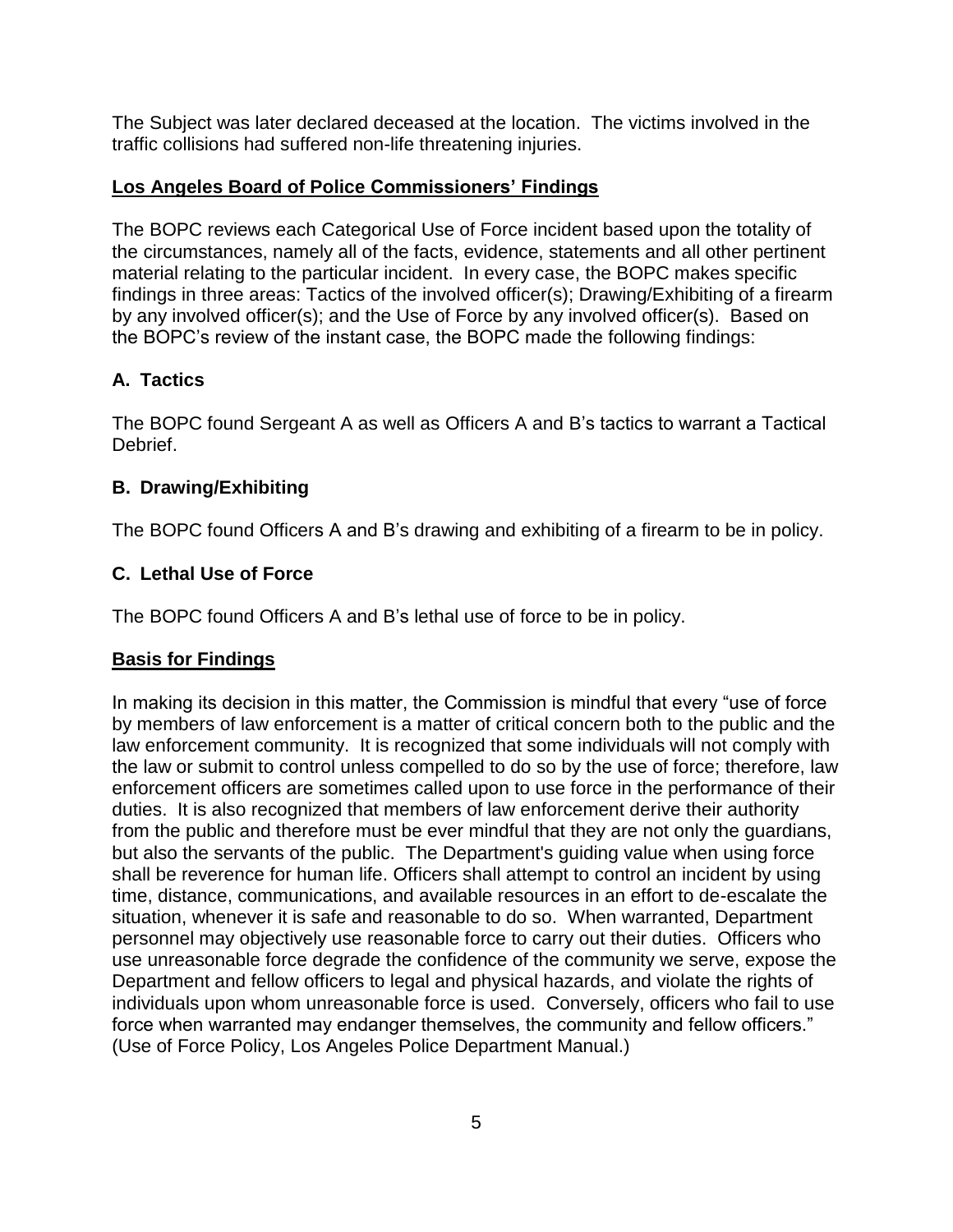The Commission is cognizant of the legal framework that exists in evaluating use of force cases, including the United States Supreme Court decision in Graham v. Connor, 490 U.S. 386 (1989), that:

"The reasonableness of a particular use of force must be judged from the perspective of a reasonable officer on the scene, rather than with the 20/20 vision of hindsight. The calculus of reasonableness must embody allowance for the fact that police officers are often forced to make split-second judgments – in circumstances that are tense, uncertain and rapidly evolving – about the amount of force that is necessary in a particular situation."

The Commission is further mindful that it must evaluate the actions in this case in accordance with existing Department policies. Relevant to our review are Department policies that relate to the use of force:

Law enforcement officers are authorized to use deadly force to:

- Protect themselves or others from what is reasonably believed to be an imminent threat of death or serious bodily injury; or
- Prevent a crime where the subject's actions place person(s) in imminent jeopardy of death or serious bodily injury; or
- Prevent the escape of a violent fleeing felon when there is probable cause to believe the escape will pose a significant threat of death or serious bodily injury to the officer or others if apprehension is delayed. In this circumstance, officers shall to the extent practical, avoid using deadly force that might subject innocent bystanders or hostages to possible death or injury.

The reasonableness of an Officer's use of deadly force includes consideration of the officer's tactical conduct and decisions leading up to the use of deadly force. (Use of Force Policy, Los Angeles Police Department Manual.)

An officer's decision to draw or exhibit a firearm should be based on the tactical situation and the officer's reasonable belief that there is a substantial risk that the situation may escalate to the point where deadly force may be justified. (Los Angeles Police Department Manual.)

Tactical de-escalation involves the use of techniques to reduce the intensity of an encounter with a suspect and enable an officer to have additional options to gain voluntary compliance or mitigate the need to use a higher level of force while maintaining control of the situation. Tactical de-escalation does not require that an officer compromise his or her safety or increase the risk of physical harm to the public. De-escalation techniques should only be used when it is safe and prudent to do so. (Tactical De-Escalation Techniques, October 2016.)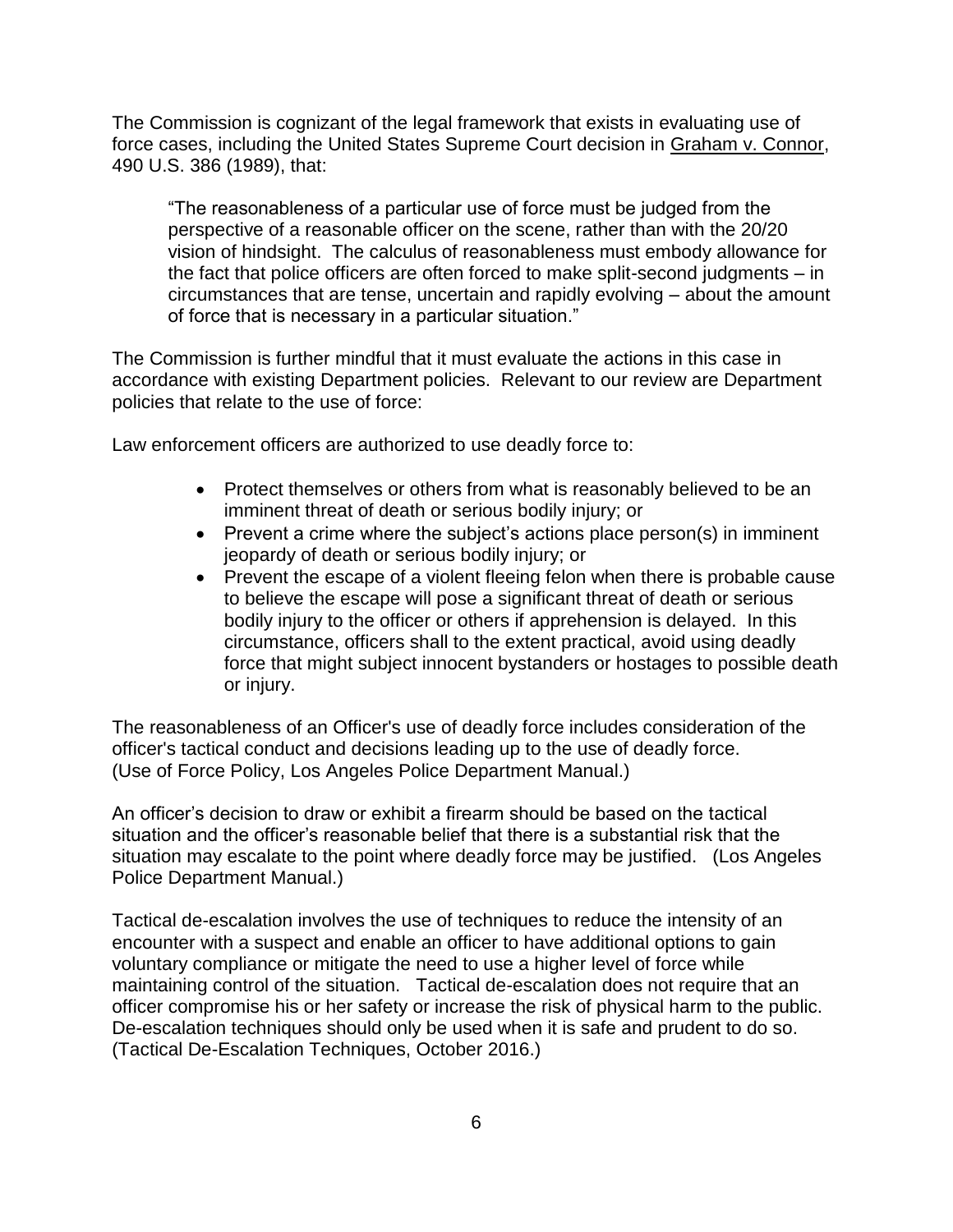- During its review of this incident, the BOPC noted the following tactical considerations:
	- 1. Code-Six

Officers A and B did not advise Communications Division (CD) of their Code-Six location as they arrived at the scene of the traffic collision.

As the officers' vehicle came to a stop, the officers' attention was directed to the immediate threat of a suspect armed with an assault rifle. Immediately after the OIS, Officer B broadcasted a help call, including the officers' location.

Based upon the totality of the circumstances, the BOPC determined that Officers A and B's actions were a substantial deviation, with justification, from approved Department tactical training.

2. Tactical Vehicle Deployment

In this case, Officer A placed himself and his partner at a significant tactical disadvantage by positioning the police vehicle in close proximity to the Subject's vehicle.

Based upon the totality of the circumstances, the BOPC determined that the positioning of the vehicle was a substantial deviation, with justification, from approved Department tactical training.

3. Shooting from a Moving Vehicle

In this case, as the officers pulled up to the Subject's vehicle, they were immediately confronted with a rapidly unfolding tactical situation when the Subject pointed an assault rifle in their direction. Faced with a deadly threat, Officer A did not have time to put the police vehicle in park and made the decision to draw his service pistol, while keeping his right foot on the brake pedal. As both Officer A and his partner fired their service pistols from seated positions in the police vehicle, Officer A's foot came off the brake pedal and the police vehicle began moving forward.

Based upon the totality of the circumstances, the BOPC determined that in this instance, Officers A and B's actions were reasonable and not a substantial deviation from approved Department training.

Based on the totality of the circumstances, the BOPC determined the officers' actions were not a substantial deviation from approved Department tactical training.

• The BOPC also considered the following: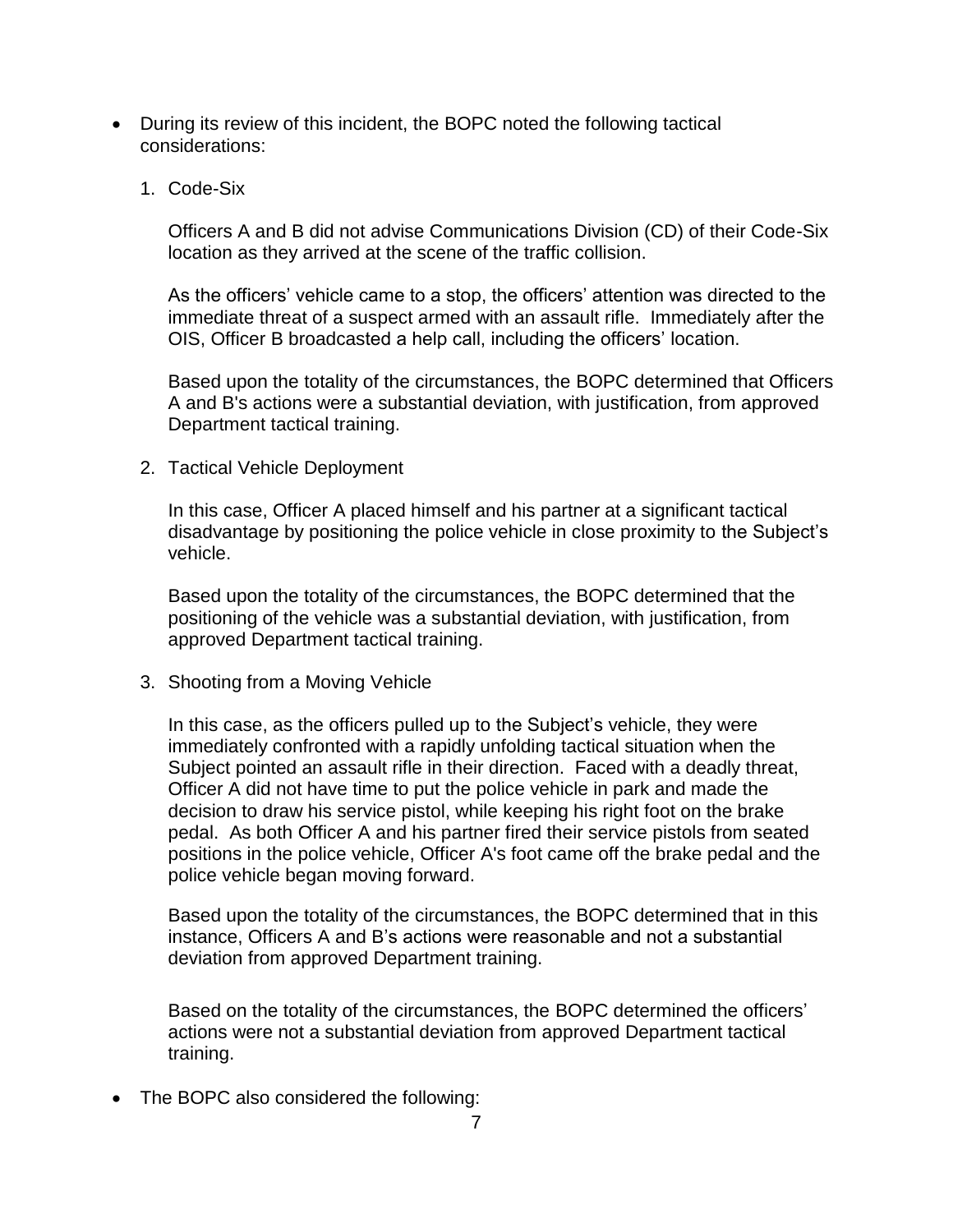**Situational Awareness** – The investigation revealed that Officer B incorrectly broadcast that they were following the Subject in an eastern direction.

**Shooting Foreground** – The investigation revealed that two of Officer A's rounds struck the hood of the police vehicle he was utilizing as cover.

**Required Equipment** – The investigation revealed that Officer A did not have his OC Spray on his person during the incident.

**Occupying a Moving Vehicle with a Service Pistol Drawn** – The investigation revealed that while responding to the help call, Officer D drew his service pistol while in the back seat of his police vehicle, seated directly next to an arrestee.

**Use of Seatbelt** – The investigation revealed that Officer D removed his seatbelt while responding to the location of the help call.

**Timely Transportation of an Arrestee –** The investigation revealed that Officers C and D responded to the help call with an arrestee in their police vehicle. The arrestee remained at the scene for approximately one hour and thirty-nine minutes.

**Preservation of Evidence** – The investigation revealed that Officer E donned a glove, picked up the Subject's rifle, and moved it away from the vehicle so the arresting officers could safely remove the Subject from his vehicle.

These topics were to be discussed at the Tactical Debrief.

In conclusion, the BOPC found Sergeant A and Officers A and B's tactics to warrant a Tactical Debrief.

### **Command and Control**

• Sergeant A responded, assumed the role of IC, and began assessing the situation. He observed that a vehicle had collided with a pole and that the Subject was hanging halfway out of the vehicle and appeared to be unconscious. He further observed approximately six to eight officers positioned behind the Subject's vehicle, as well as behind the police vehicles that were parked in the roadway.

Based upon his observations at that time, Sergeant A believed that the Subject's vehicle had been searched. Sergeant A also believed the Subject, who displayed no obvious signs of life, was not going to be removed from his vehicle. As such, Sergeant A focused his attention on identifying, separating, and obtaining a PSS from the involved officers.

As Sergeant A was identifying the involved officers, Sergeant B arrived and assisted Sergeant A with monitoring Officer B.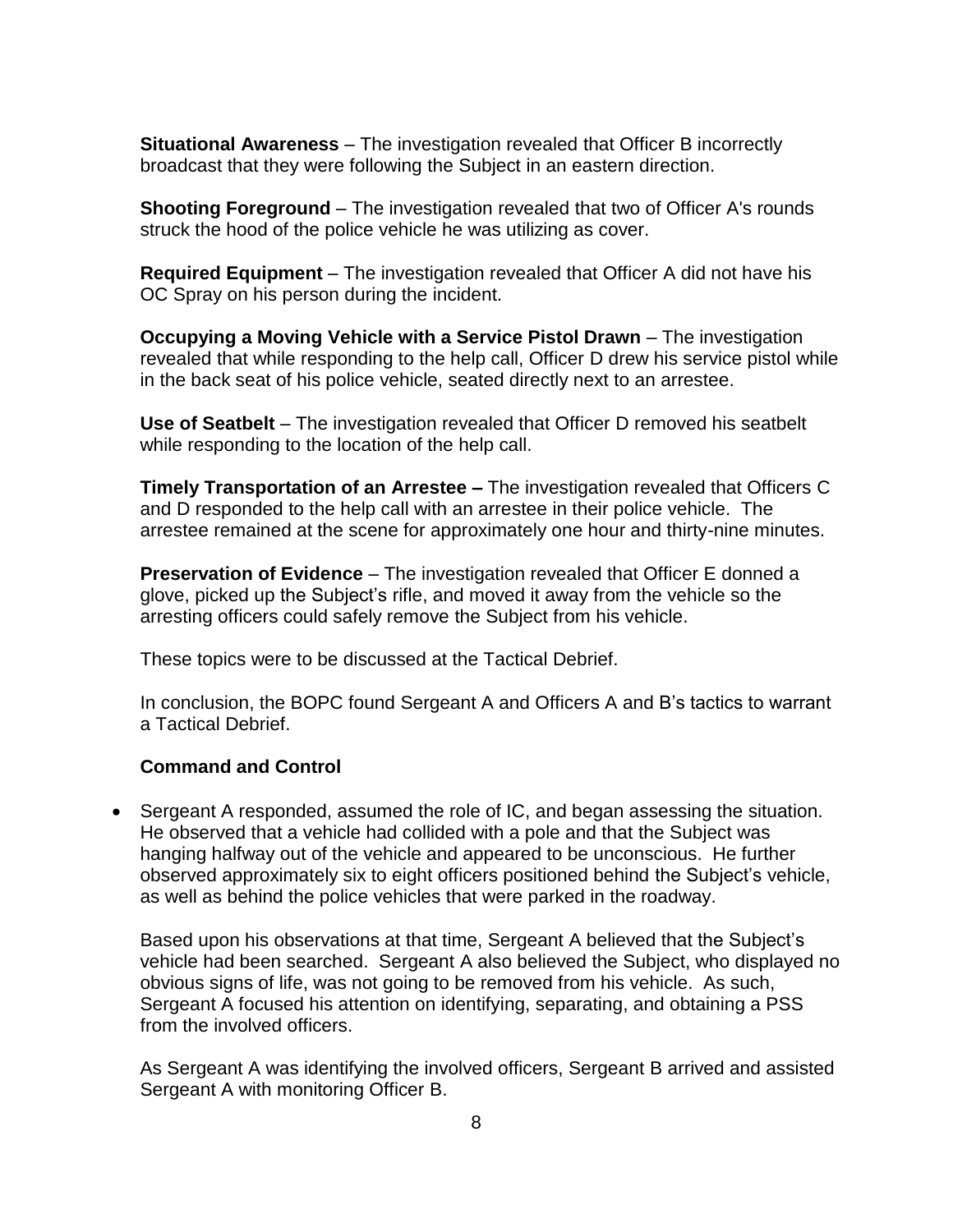Sergeant C arrived approximately two minutes after Sergeant A. Sergeant C assessed the situation, assumed the role of IC and obtained a PSS from Officer B.

In this case, Sergeants A, B, and C should have acted with a greater sense of urgency, communicated sooner, and formulated a tactical plan to address the ongoing incident.

Based upon the totality of the circumstances, the BOPC determined that Sergeants A, B, and C's actions were not a substantial deviation from approved Department supervisory training.

### **B. Drawing/Exhibiting**

• According to Officer A, the Subject leaned back in the driver's seat and then came up with what appeared to be a long gun in his hands. The Subject leaned forward, punched the weapon out of his window, and Officer A drew his service pistol in response to the Subject's actions.

According to Officer A, after the OIS, he observed that the Subject was hunched over out of his vehicle window and the long gun was on the ground. Officer A holstered his service pistol and moved the police vehicle back and away from the Subject's vehicle, in case they had to reengage him. After moving the vehicle, Officer A drew his service pistol a second time.

According to Officer B, the Subject emerged from the driver's side window of his vehicle, produced a red and black assault rifle, and pointed the barrel directly at him. Officer B then drew his service pistol.

Based on the totality of the circumstances, the BOPC determined that an officer with similar training and experience as Officers A and B, while faced with similar circumstances, would reasonably believe there was a substantial risk the situation may escalate to the point where deadly force may be justified.

Therefore, the BOPC found Officers A and B's drawing and exhibiting of a firearm to be in policy.

#### **C. Lethal Use of Force**

• **Officer A** – (pistol, three rounds)

#### Round One

According to Officer A, the Subject leaned back in the driver's seat and then came up with what appeared to be a long gun in his hands. The Subject leaned forward, punched the weapon out of his window, and pointed it towards Officer B. Fearing for